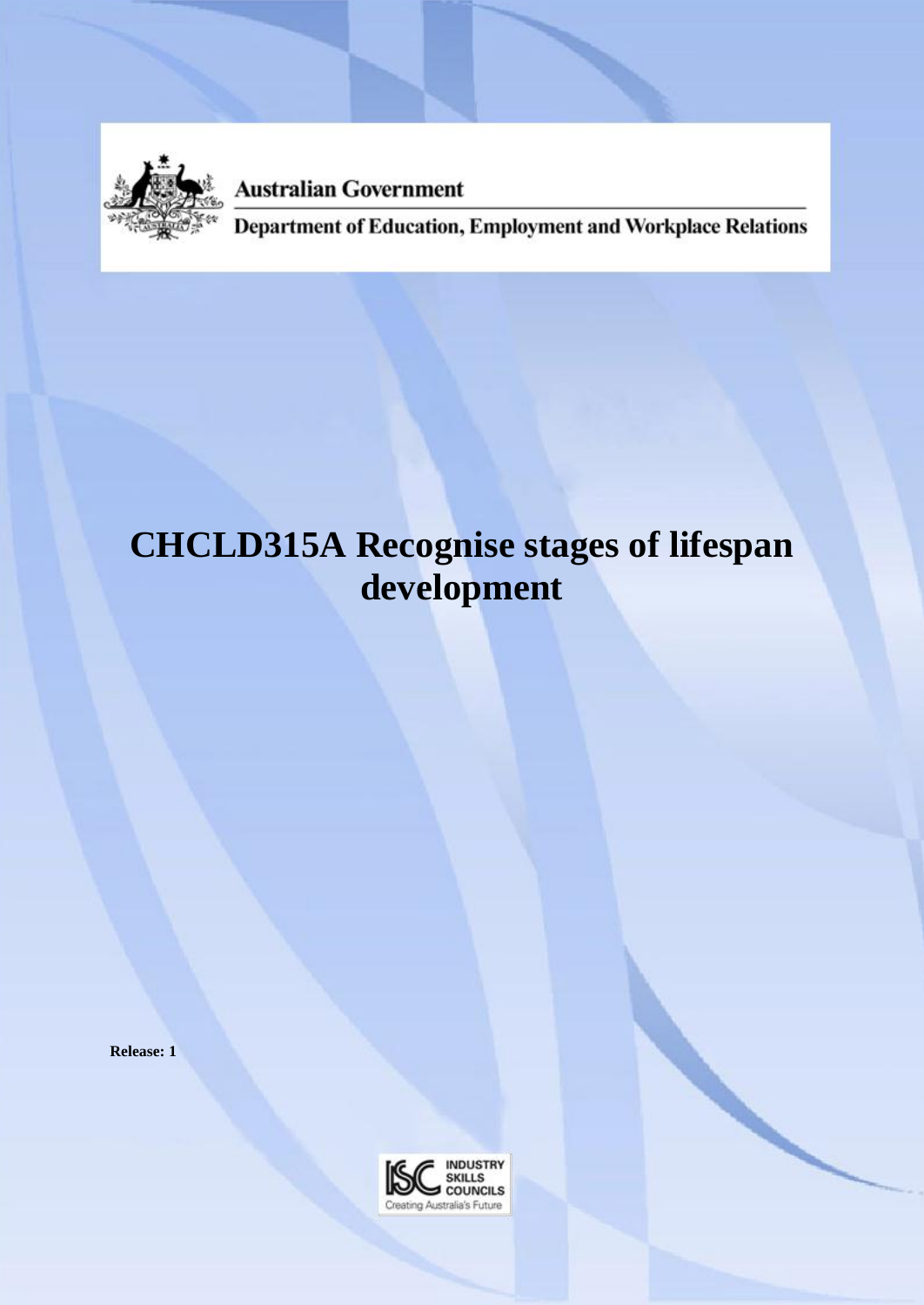### **CHCLD315A Recognise stages of lifespan development**

### **Modification History**

Not Applicable

## **Unit Descriptor**

**Descriptor** This unit describes the fundamental knowledge of life stages and human development required to recognise individuals functioning effectively at various life stages and to identify variations from the norm for appropriate referral in the context of community services work

## **Application of the Unit**

**Application** The application of knowledge and skills described in this unit of competency may underpin functions such as obtaining and documentation of client information

> Functions at this level require a broad overview of appearance and functioning of individuals at different stages of human development across the lifespan

## **Licensing/Regulatory Information**

Not Applicable

## **Pre-Requisites**

Not Applicable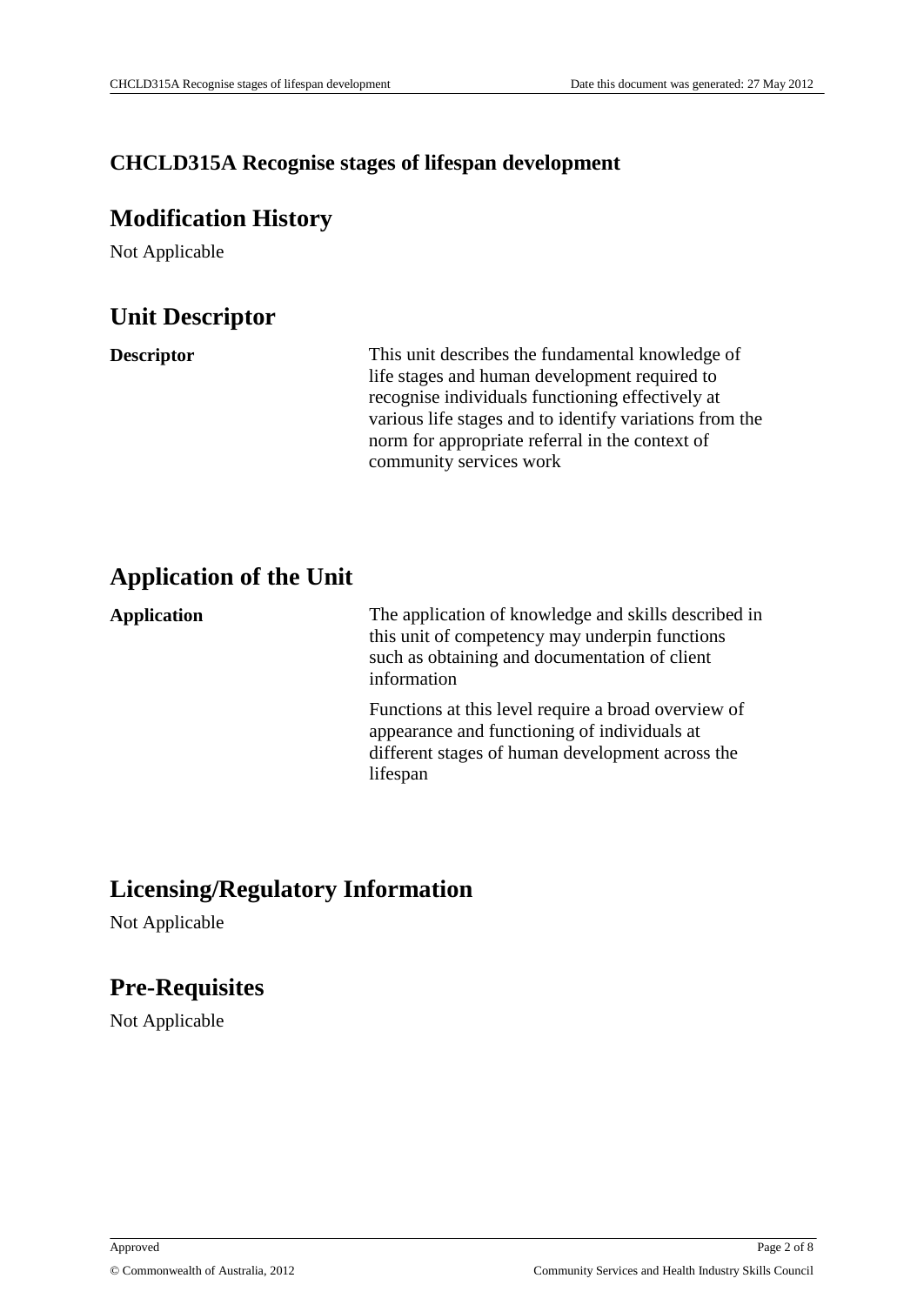## **Employability Skills Information**

**Employability Skills** This unit contains Employability Skills

## **Elements and Performance Criteria Pre-Content**

Elements define the essential outcomes of a unit of competency.

The Performance Criteria specify the level of performance required to demonstrate achievement of the Element. Terms in italics are elaborated in the Range Statement.

## **Elements and Performance Criteria**

| <b>ELEMENT</b>                                                                      | PERFORMANCE CRITERIA                                                                                                                              |  |
|-------------------------------------------------------------------------------------|---------------------------------------------------------------------------------------------------------------------------------------------------|--|
| 1. Apply knowledge of human<br>development                                          | Use accepted terminology to describe commonly<br>1.1<br>accepted life stages relevant to community services work                                  |  |
|                                                                                     | Work with fundamental knowledge of physical<br>1.2<br>and psychological stages of human development relevant<br>to delivery of community services |  |
|                                                                                     | Apply a fundamental understanding of key<br>1.3<br>indicators of human development                                                                |  |
| 2. Apply fundamental<br>knowledge of factors that<br>influence human<br>dovolonmont | Apply a fundamental understanding of factors that<br>2.1<br>enhance human development                                                             |  |
|                                                                                     | Demonstrate a fundamental understanding of<br>2.2                                                                                                 |  |

factors that may inhibit human development

development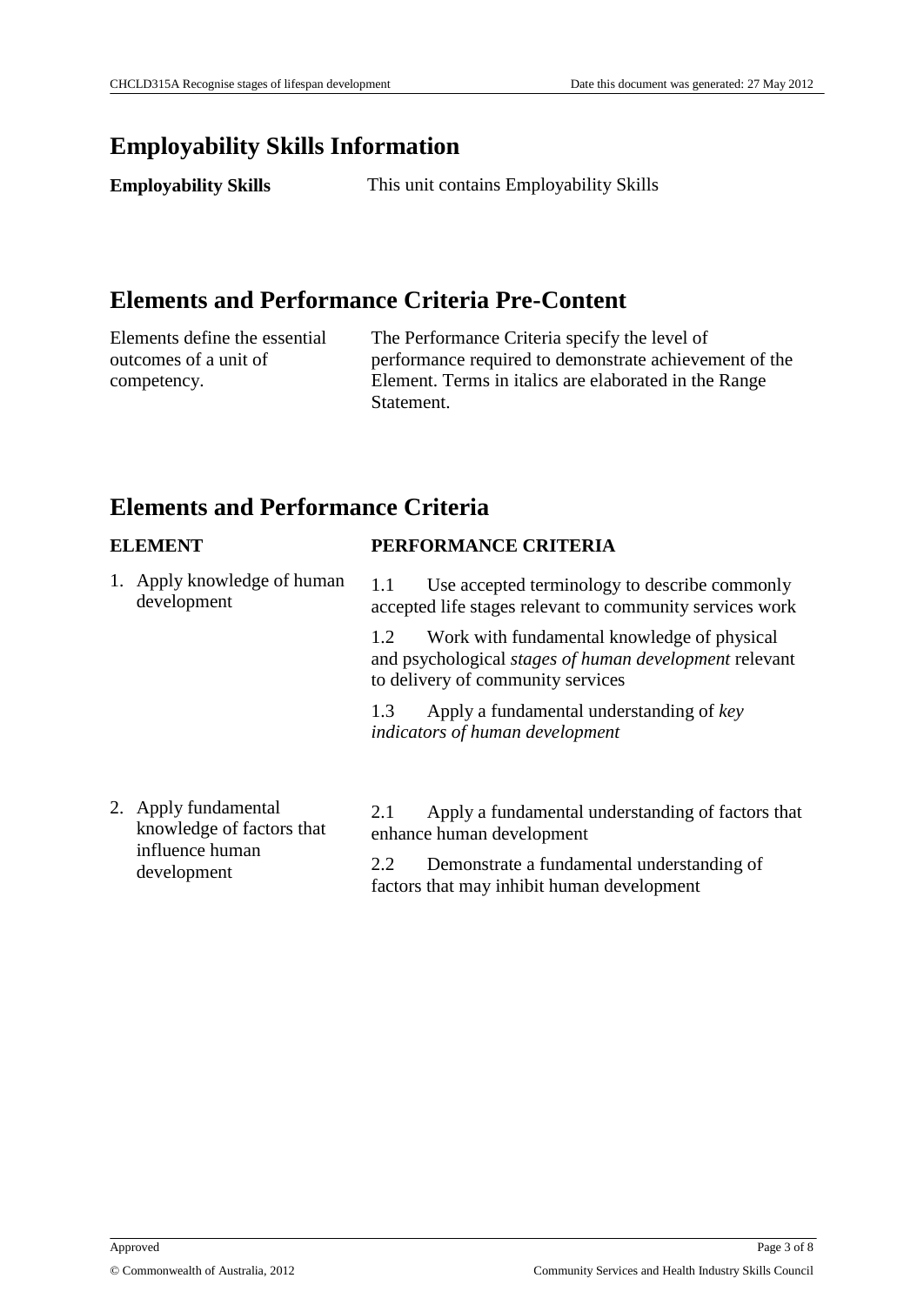### **ELEMENT PERFORMANCE CRITERIA**

- 3. Identify and report observable 3.1 broad variations Identify key behaviours that may indicate variations in human development at each life stage
	- 3.2 Identify observable variations at each life stage

3.3 Describe and document variations using appropriate terminology

3.4 Report identified variations in life stage development in line with industry requirements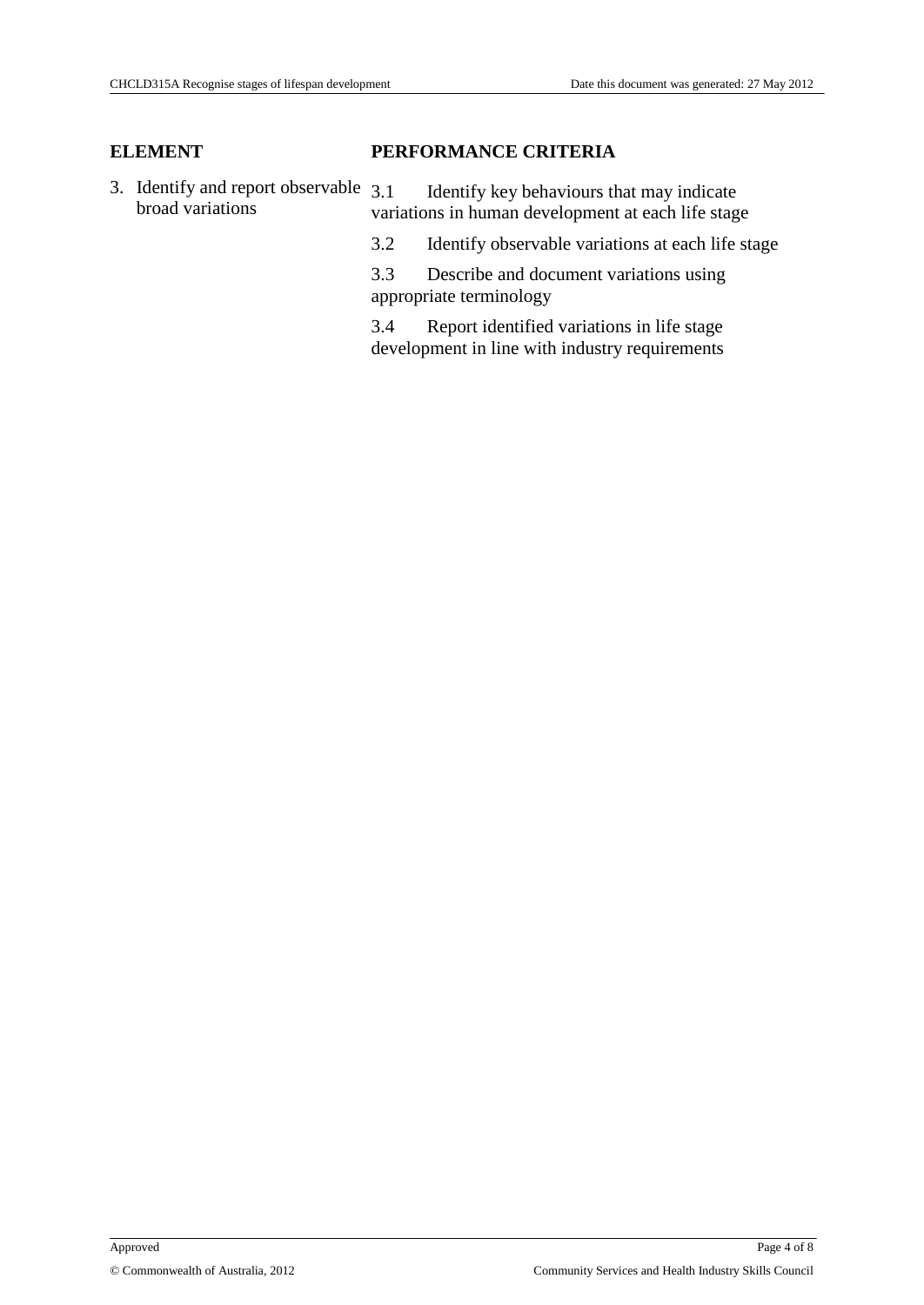## **Required Skills and Knowledge REQUIRED SKILLS AND KNOWLEDGE**

This describes the essential skills and knowledge and their level required for this unit.

### *Essential knowledge*:

The candidate must be able to demonstrate essential knowledge required to effectively do the task outlined in elements and performance criteria of this unit, manage the task and manage contingencies in the context of the identified work role

These include:

- Fundamental knowledge of stages of biological and psychological development of the human being throughout the lifespan
- Varying emotional, relationship building and dependence and independence issues and responses associated with differing life stages
- Awareness of key indicators of developmental milestones at identified stages of human development
- Key factors required to support and enhance human development
- Key factors that may inhibit human development

### *Essential skills*:

It is critical that the candidate demonstrate the ability to:

- Identify and describe key physical and psychological features of each life stage
- Identify and describe key behaviours and aspects of appearance that may indicate variation in development at each life stage

In addition, the candidate must be able to effectively do the task outlined in elements and performance criteria of this unit, manage the task and manage contingencies in the context of the identified work role

These include the ability to:

- Document variations using appropriate terminology
- Report identified variations of life stage development in line with industry requirements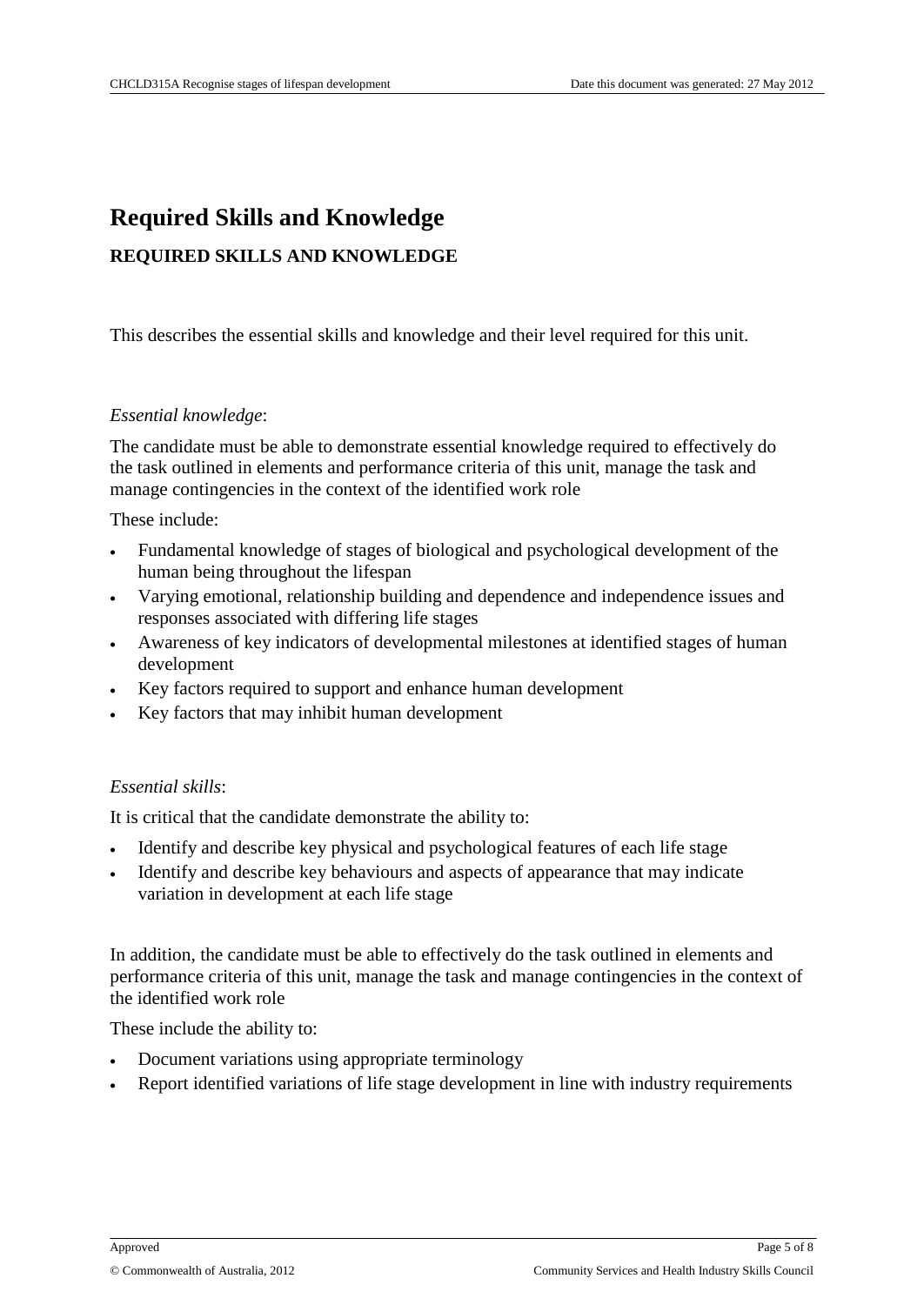## **Evidence Guide EVIDENCE GUIDE**

The evidence guide provides advice on assessment and must be read in conjunction with the Performance Criteria, Required Skills and Knowledge, the Range Statement and the Assessment Guidelines for this Training Package.

*Critical aspects for assessment and evidence required to demonstrate this unit of competency*:

- The individual being assessed must provide evidence of specified fundamental essential knowledge as well as skills
- This unit is most appropriately assessed in conjunction with units involving application of knowledge in a work context
- Essential knowledge covered in this unit is to be assessed *before* application in a work context, especially where client safety issues are involved
- Consistency in performance should consider the range of clients and situations encountered in the workplace

*Access and equity considerations*:

- All workers in community services should be aware of access, equity and human rights issues in relation to their own area of work
- All workers should develop their ability to work in a culturally diverse environment
- In recognition of particular issues facing Aboriginal and Torres Strait Islander communities, workers should be aware of cultural, historical and current issues impacting on Aboriginal and Torres Strait Islander people
- Assessors and trainers must take into account relevant access and equity issues, in particular relating to factors impacting on Aboriginal and/or Torres Strait Islander clients and communities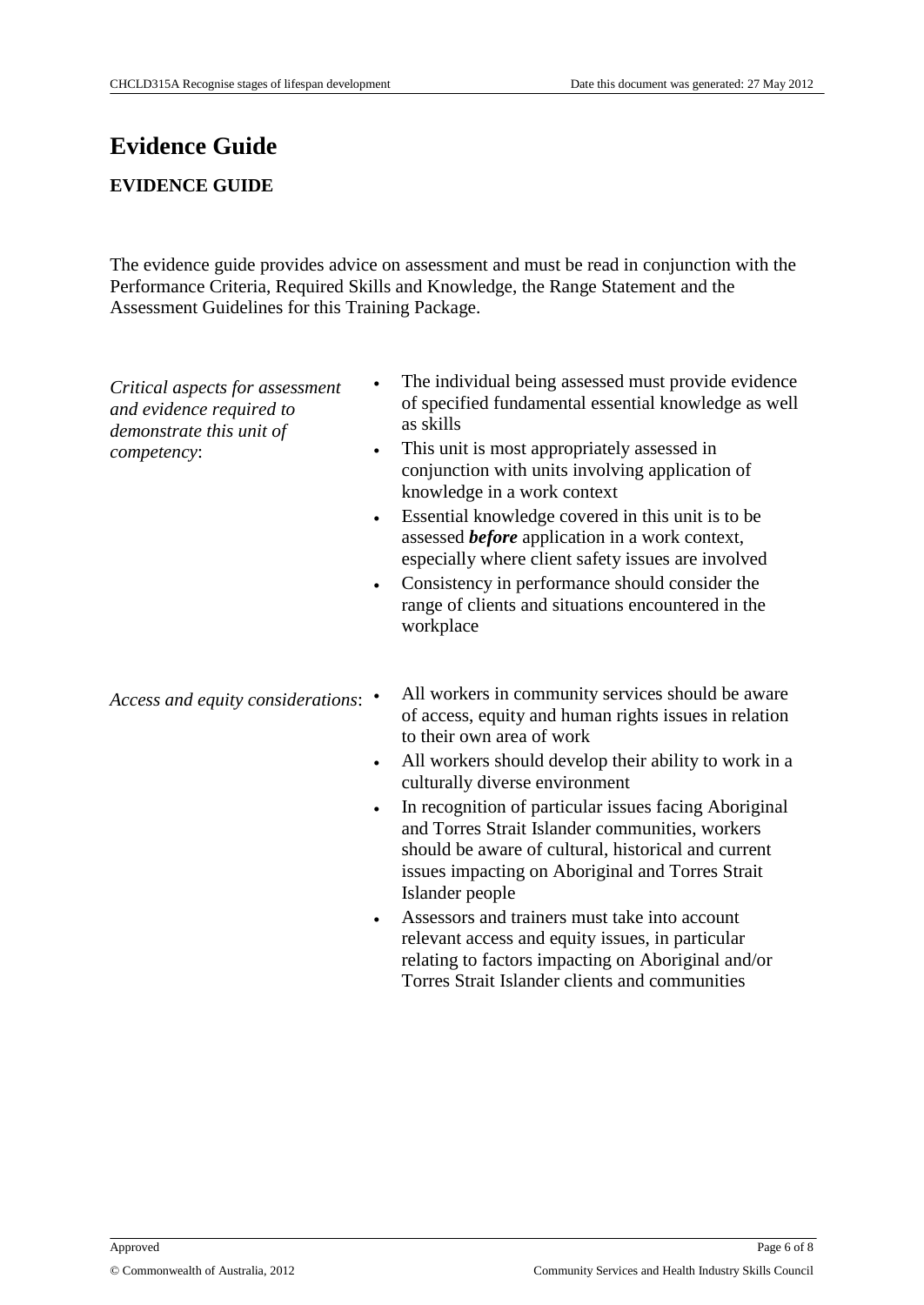### **EVIDENCE GUIDE**

| Context of and specific resources<br>for assessment: |           | This unit may be assessed through a range of<br>assessment activities that include workplace tasks and<br>questioning contextualised to address specific work<br>applications                                 |
|------------------------------------------------------|-----------|---------------------------------------------------------------------------------------------------------------------------------------------------------------------------------------------------------------|
|                                                      | $\bullet$ | Assessment should reflect the diversity of settings<br>within which work takes place and a representative<br>range of client groups                                                                           |
|                                                      | $\bullet$ | Resources required may include access to relevant<br>workplace or simulated setting                                                                                                                           |
| Method of assessment:                                |           | Assessment of this unit of competence may include<br>observation of processes and procedures, oral and/or<br>written questioning on Essential knowledge and skills<br>and consideration of required attitudes |
|                                                      | $\bullet$ | Some aspects may be assessed through realistic<br>simulations, projects, previous relevant experience or<br>oral questioning on 'What if?' scenarios                                                          |
|                                                      |           | Evidence of application of knowledge addressed in<br>this unit may be authenticated by colleagues,                                                                                                            |

supervisors, clients or other appropriate persons

## **Range Statement**

**RANGE STATEMENT**

The Range Statement relates to the unit of competency as a whole. It allows for different work environments and situations that may affect performance. Add any essential operating conditions that may be present with training and assessment depending on the work situation, needs of the candidate, accessibility of the item, and local industry and regional contexts.